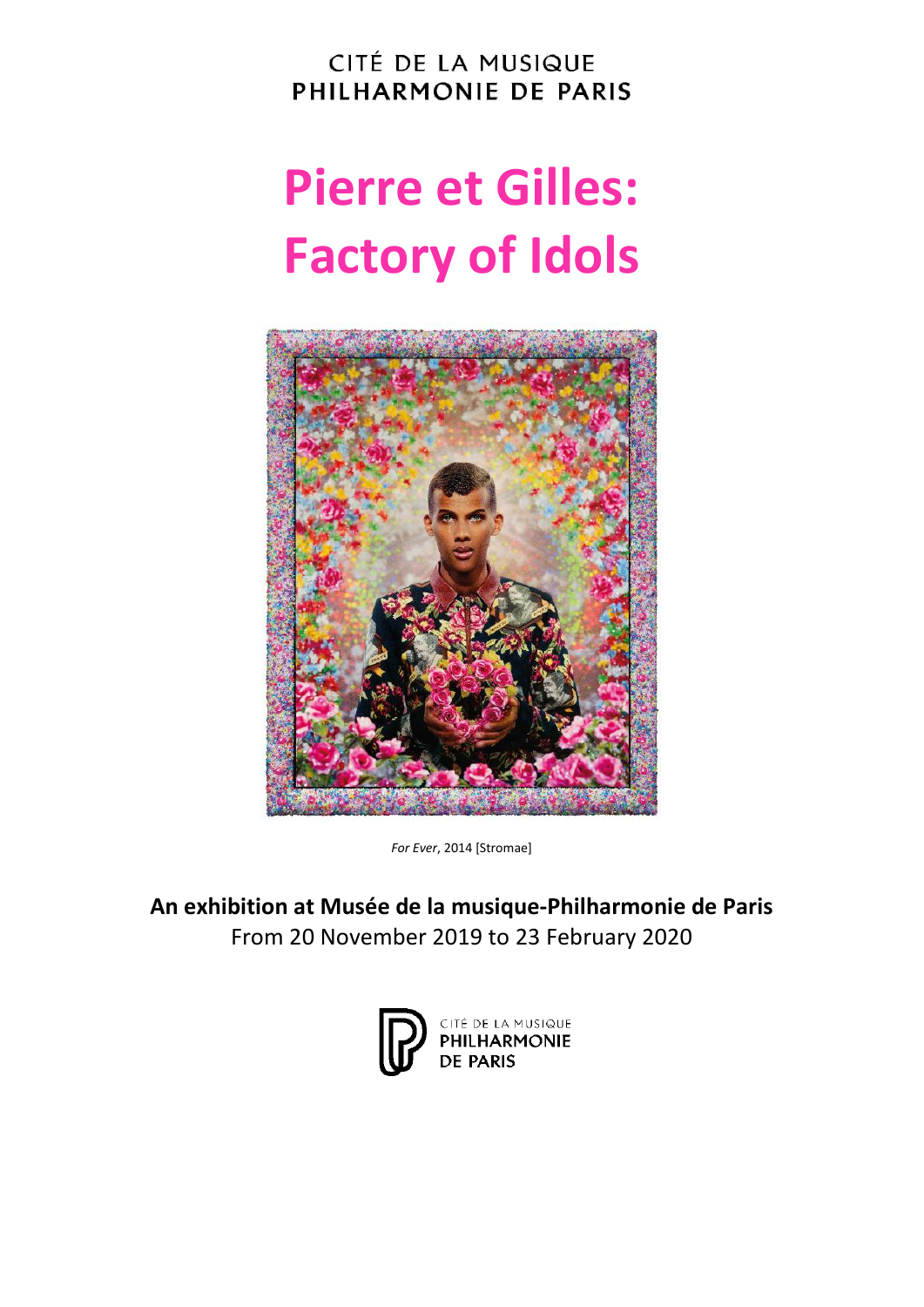# EXHIBITION INTENT

Pierre et Gilles need no introduction. Figures of the 1980s, the duo photographed the most famous music and film stars of their time, creating those iconic images that we now often associate with the legendary style of their models.

**Passionate about popular music, the duo has been totally involved in the creation of the exhibition, a musical and visual staging: videos, record covers, personal collection of memorabilia from their studio, the exhibition is an opportunity to reveal the secrets of their style, working like a manufactory of idols.** 

## • **Between Counter-culture and Classical Art**

Strongly influenced by the iconography and structures of classical art, the two artists are following the tradition of **Western portrait history. As the holy icons are substituted by popidols,** and mysticism of Gregorian chant replaced by the **restlessness of rock concerts**, Pierre et Gilles add something sacred to their iconography, by creating portraits that are almost magical and miraculous; thereby images come alive and become *venerable*.

Influenced by the aesthetics of a certain **American underground counter-culture**, Pierre et Gilles have constructed a musical world where baroque art stands alongside with Hindu iconography, and where time and imagination merge.



From Top to Bottom, view of the exhibition: *80's Juke-box* and *The Disc launch*, 1979 [Françoise Hardy]

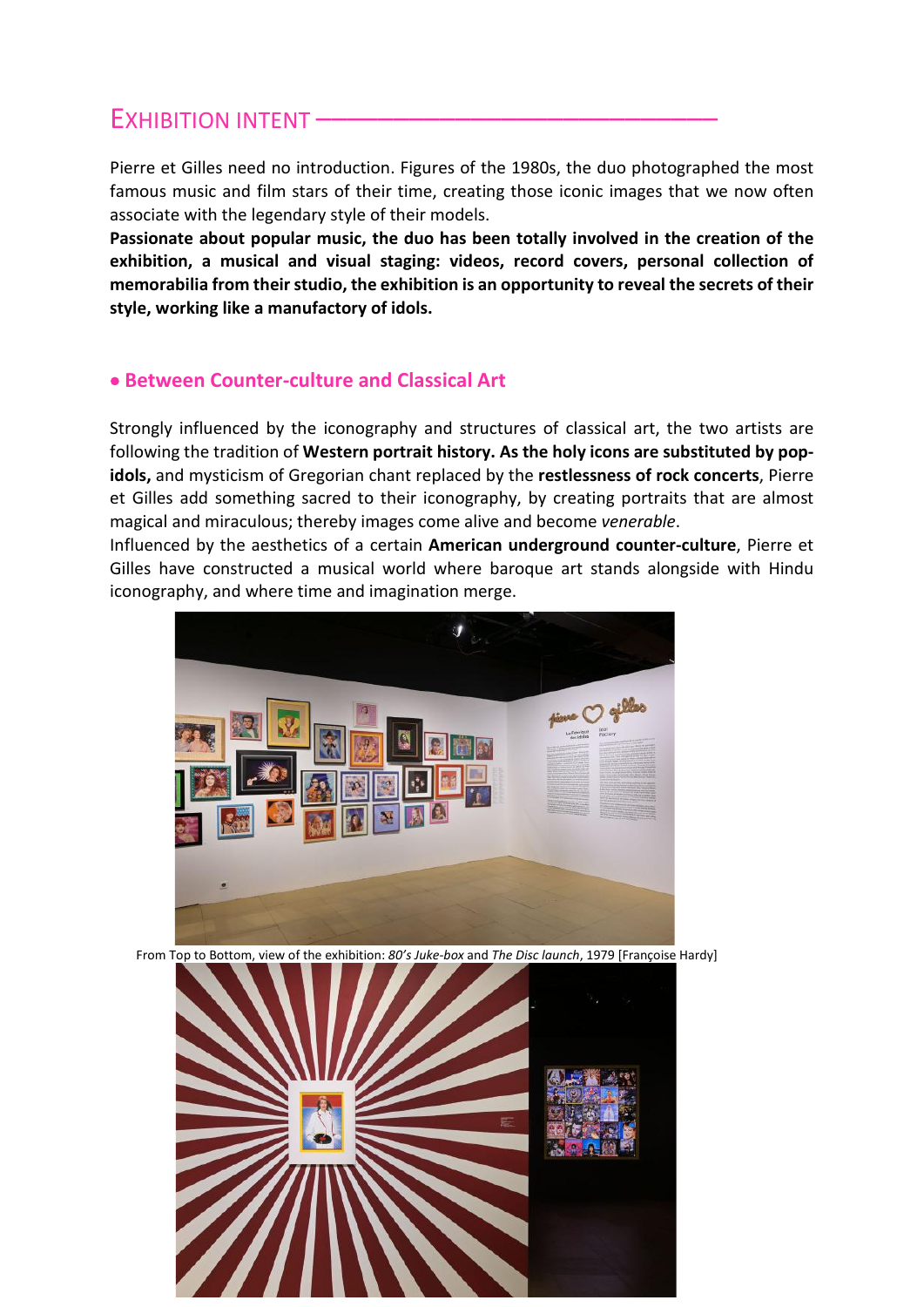

*The palace Years*, view of the exhibition

## • **Pop Pilgrimage and Iconoclast Pantheon**

From Etienne Daho to Stromae, Sheila to Eddy de Pretto, Sylvie Vartan and including Marylin Manson, Lio, Michael Jackson, Arielle Dombasle, Claude François and others, Pierre et Gilles have ensured, while **creating this strange pantheon,** a fundamental place for music in their work. With high symbolic potential figures, they allow themselves to explore freely the **sanctity of hit parade popstars**.

## • **Exhibiting Pierre et Gilles' Studio Relics**

The exhibition shows**the love story that binds the two artists with music**, and aims to present all the icons from the 1960s to current days, leading visitors through a pop pilgrimage where saint figures are placed alongside their relics, liturgical objects and by-products, all stemming from Pierre et Gilles' studio.



*Space dedicated to Sylvie Vartan,* view of the exhibition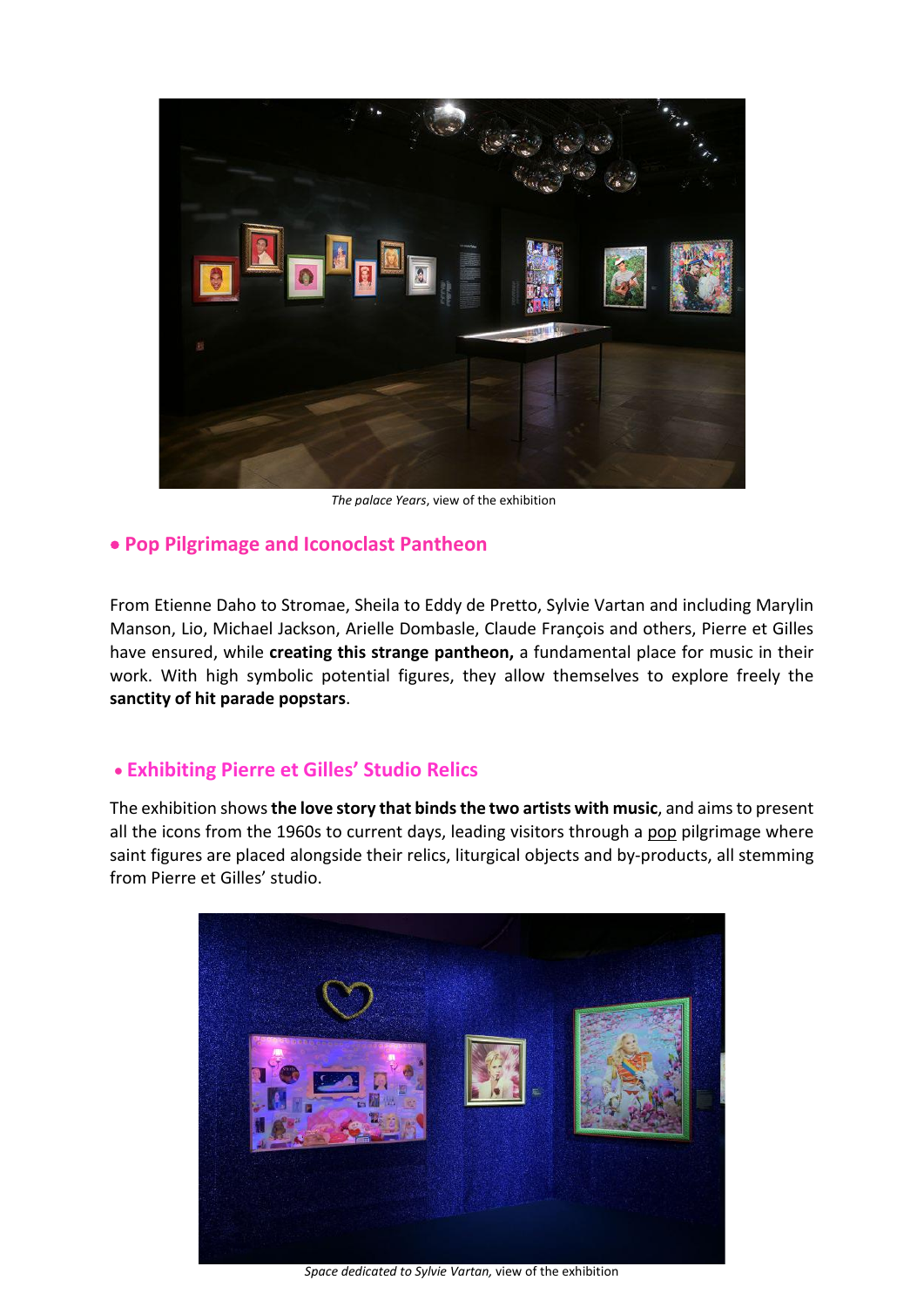# A TRUE MUSICAL AND VISUAL INSTALLATION –––––––––––



*Sylvie Vartan's room,* view of the exhibition

*Views of Pierre et Gilles' studio*

The exhibition's staging is inspired by the quasi-mystical nature of Pierre et Gilles' work. **Focusing on the concept of idol, in its religious sense, the intention is to highlight the staging and iconography as employed by the two artists**.



*Overview of the chapels,* view of the exhibition

To refer to Pierre et Gilles' relation to music and the links they craft between *star system* and religious symbolism, the exhibition opens with a series of five chapels, each one relative to the cult of a figure.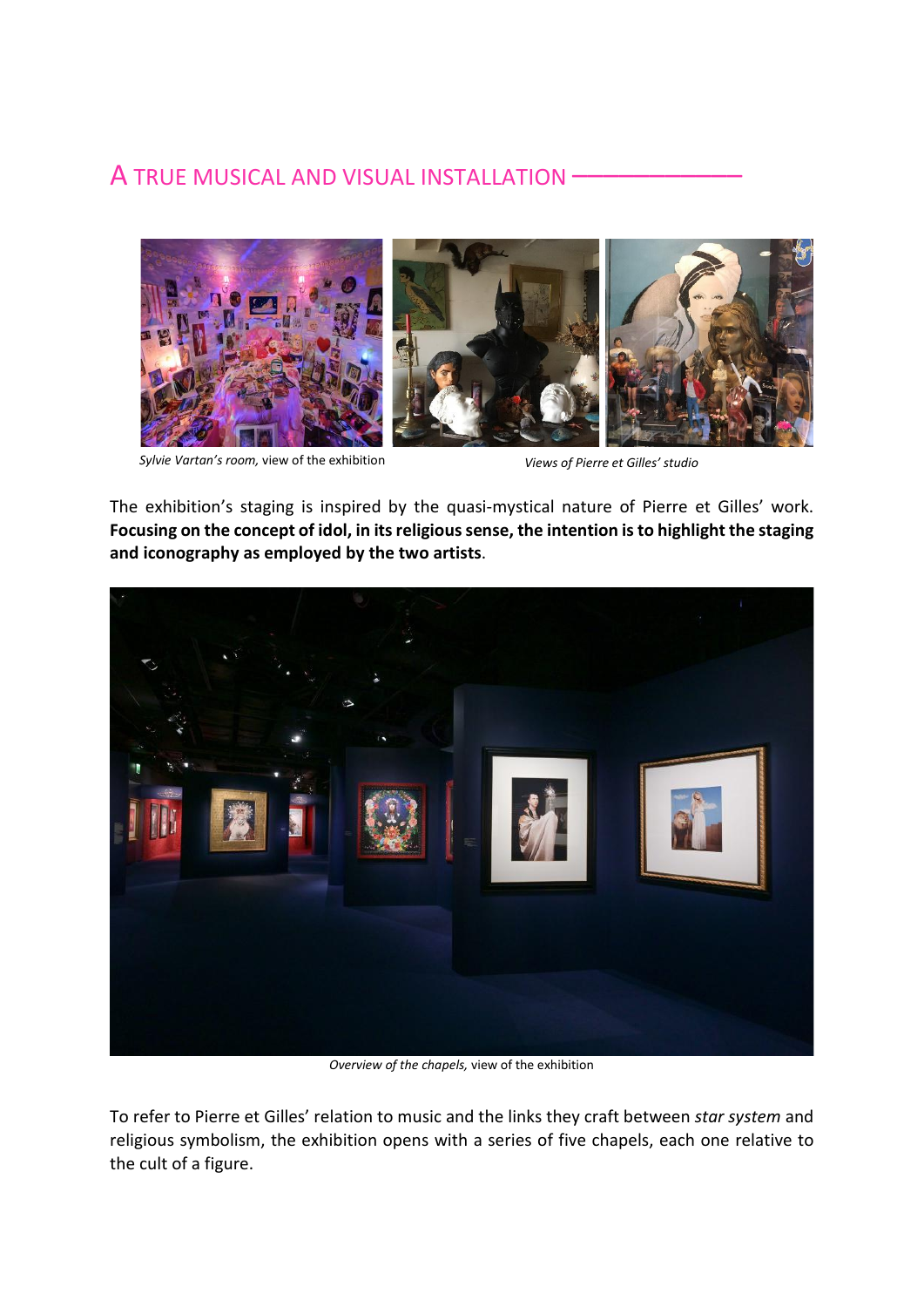

*Mystic of Pop, Mythologies,* view of the exhibition

A second space repeats the same intent as the first one, in exploring Pierre et Gilles' connection to mythology and cultural syncretism. Visitors are given the opportunity to revisit the mythological influences of the history of Western art under the prism of punk and pop culture and to (re)discover the way Pierre et Gilles play with aesthetic codes from extraeuropean civilisations and that is the strength of their work: by finding fundamental elements dragged from the visual history of different cultures, they create an inconography with universal symbolism.

The scenography pays very special attention to the structure of sound in the architecture, like in the architectural principles used in places of worship. **The music of these "idols"** is displayed under each photograph-paintings, through a huge juke-box. The visitor can discover one hit per artwork with headphones, employed to immerse the visitor in an individual visual and audio space.



*The Garden of Delights, Dreams and Nightmares,* view of the exhibition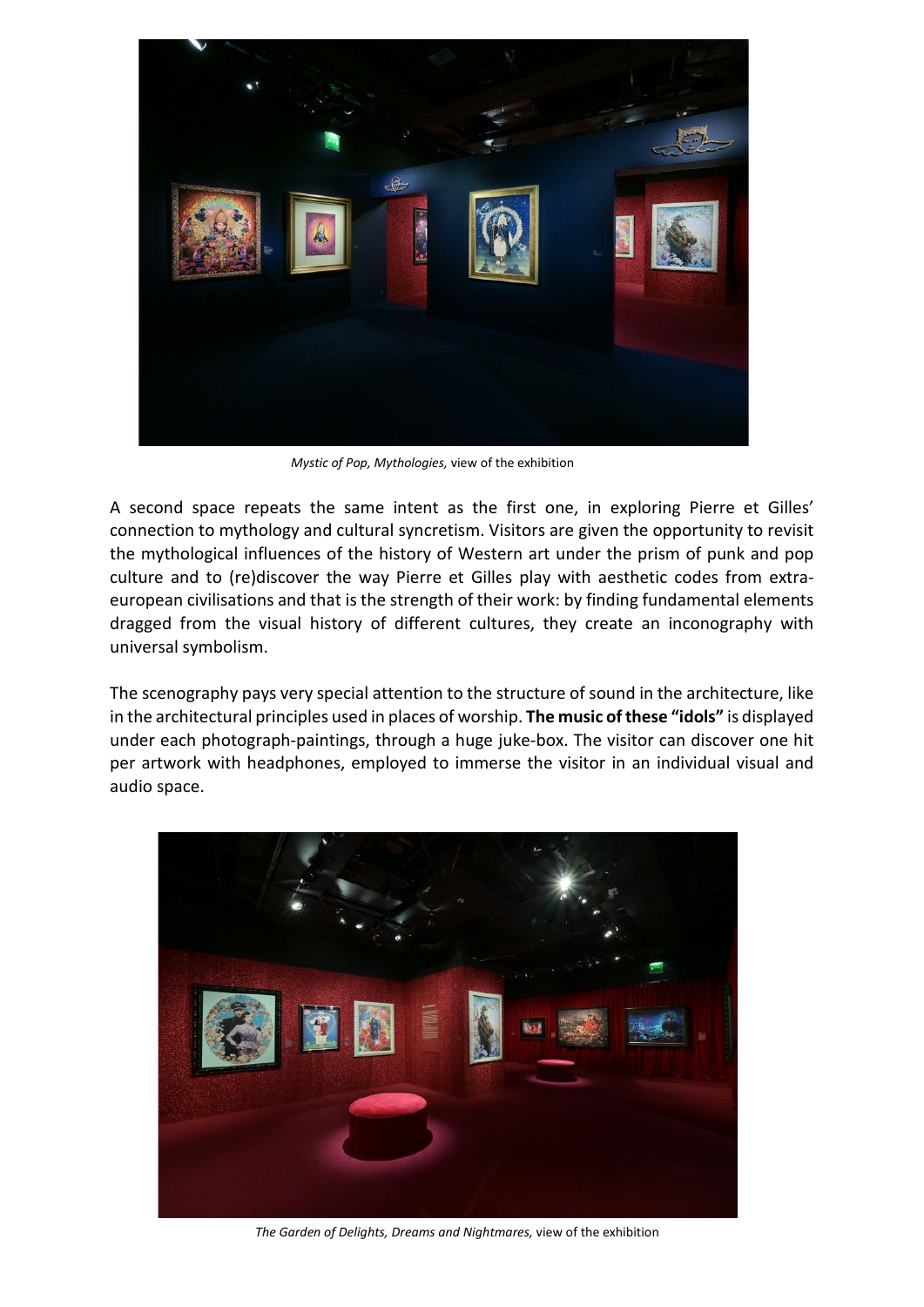## CURATOR OF THE EXHIBITION –

Art historian and curator, completing a PhD at the Université Paris-Nanterre on the work of Francis Bacon, **Milan Garcin** works in close collaboration with the Francis Bacon MB Art Foundation in Monaco. He has curated numerous exhibitions and, since 2014, has also worked with Jean-Hubert Martin. An active participant in the conception and development of the "Carambolages" exhibition (RMN-Grand Palais, 2016), he has continued this cooperation with several museums in France and around the world. Milan Garcin has also worked on several other major projects, including "Jardins" (RMN-Grand Palais, 2017).

## THE EXHIBITION - A FEW FIGURES –

- **145 artworks exhibited and available for the tour including:**
- **83** Paintings-photographs
- **6** video-clips
- **83** audio extracts
- **25** record covers
- Exhibition surface area: **between 370 m2**
- Exhibition available **from April 2020**

# MUSEE DE LA MUSIQUE / PHILHARMONIE DE PARIS EXHIBITIONS –––

As part of the Philharmonie de Paris project, the exhibitions at the Musée de la Musique aim to take fresh approaches in the study of music by exploring the connections between music and other disciplines. "Pierre et Gilles: the Manufacture of Idols" is also the continuation of a cycle of historical exhibitions designed to offer a careful study of the history of visual arts through the prism of musical culture and the artists' shared practices: "Figures de la Passion" (2001), "L'invention du sentiment" (2002), "Le IIIe Reich et la musique" (2004), "Wagner, visions d'artistes" (2007), "Paul Klee, Polyphonies" (2011), "Marc Chagall, Le Triomphe de la Musique" (2015), "Les Musiques de Picasso" (2020).

More recently, the Musée de la musique inaugurated a cycle of exhibitions about the links uniting photography and music. This cycle included "MMM" in 2016 with Martin Parr and Matthieu Chedid, "Daho l'aime pop" in 2017, and "Doisneau et la musique" (4 December 2018 – 28 April 2019).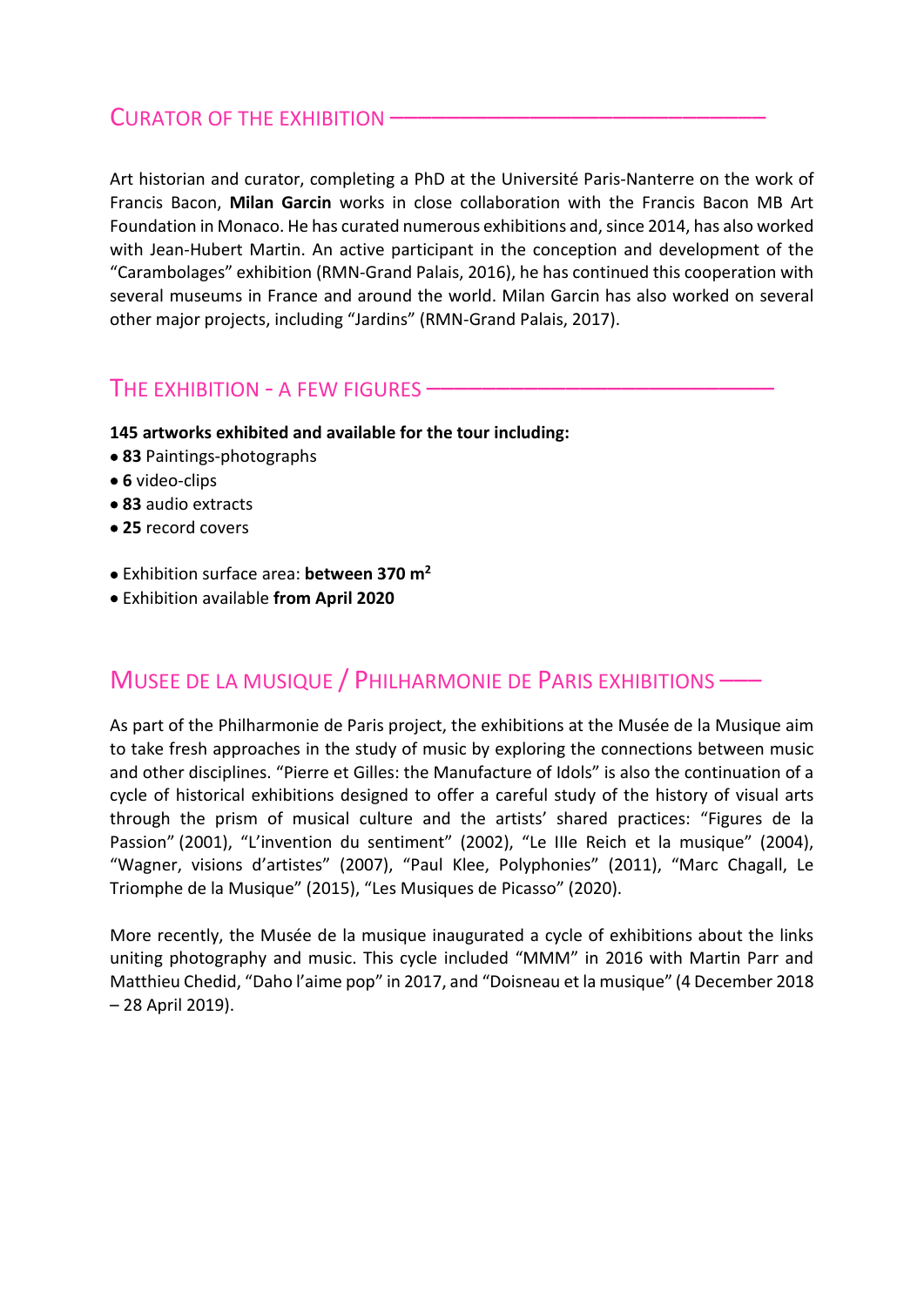# LOCATION AND CONTEXT -

#### • **Cité de la musique-Philharmonie de Paris**

Housed in a **remarkable architectural complex** built in north-eastern Paris by Christian de Portzamparc (Cité de la musique, 1995) and Jean Nouvel (Philharmonie, 2015), the Musée de la musique-Philharmonie de Paris defines a new musical complex that brings together:

- an exceptional **programme of concerts** (over 500 concerts per year),
- a **heritage project** combining the Musée de la musique's permanent collection (nearly 7,000 works) and temporary exhibitions that engage with contemporary creation,
- a **policy for music education and transmission** open to all aesthetics and all audiences (10,000 workshops per year).

Le Musée de la Musique-Philharmonie de Paris receives more than **1.2 million visitors per year**. It comprises:

- three concert halls (5,400 seats),
- 3,200  $m^2$  of exhibition space,
- $\bullet$  1.800 m<sup>2</sup> dedicated to musical education.
- 18 studios and rehearsal rooms,
- a media library.

The site is also home to five orchestras-in-residence: the Orchestre de Paris, the Ensemble intercontemporain, the Arts Florissants, the Orchestre de chambre de Paris and the Orchestre national d'Île de France.



#### • **Musée de la musique**

The Musée national de la musique houses one of the finest collections of instruments in the world and presents a rich programme of temporary exhibitions. The collection includes more than **7,000 instruments and works of art**, of which almost 1,000 are on display in the permanent collection. The museum draws on the expertise of its curators and laboratory to develop and promote its exceptional heritage.